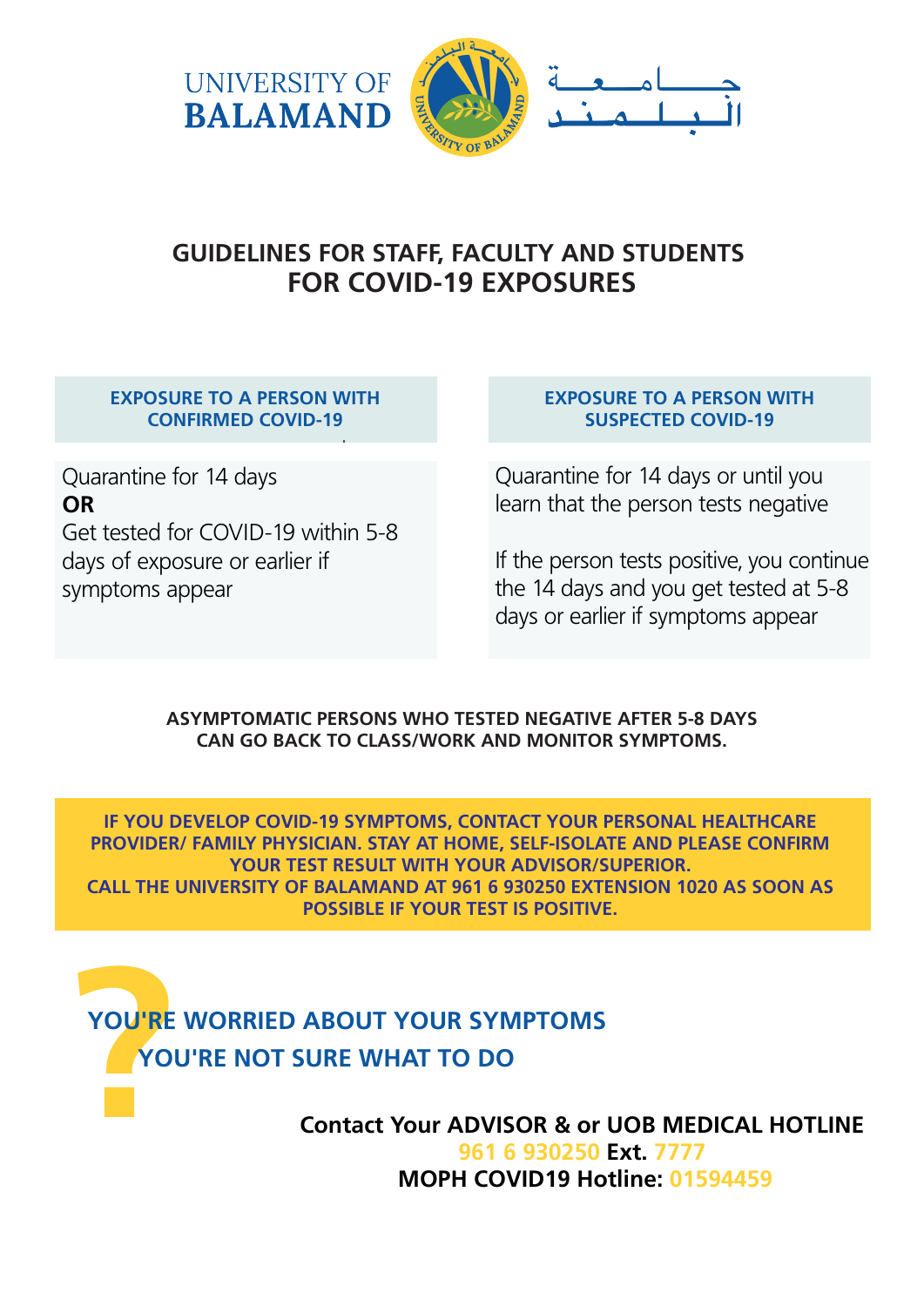

**?**<sup>A</sup> **CONTACT** is a person who has experienced any one of the following exposures during the **2 days before and the 14 days after the onset** of symptoms of a probable or confirmed case:

Face-to-face contact with a probable or confirmed case within 1.8 meter and for at least 15 minutes

Direct physical contact with a probable or confirmed case

Direct care for a patient with confirmed COVID-19 disease without using recommended personal protective equipment

Lives in the same household as a person with COVID-19 and shares spaces and personal utensils (toilet, dishes, towel, etc.)

Attended the same gathering and sharing food with a person with COVID-19

# **SELF ISOLATION**

For patients with severe illness, duration of isolation for up to 20 days after symptom onset may be necessary.

For persons who never develop symptoms, isolation and other precautions can be discontinued 10 days after the date of their first positive RT-PCR test for SARS-CoV-2 RNA

#### **You need to continue to SELF-ISOLATE until both of these apply:**

- It has been 10 days since you first developed symptoms
- You have not had any symptom for at least 72 hours without taking any medication

# **! LOSS OF TASTE AND SMELL MAY PERSIST FOR WEEKS OR MONTHS AFTER RECOVERY AND NEED NOT DELAY THE END OF ISOLATION**

### **GENERAL GUIDELINES**

While you wait for your test, you should behave as if you have the virus and self-isolate

People in your household will need to restrict their movement

If symptoms get worse seek medical help (calling your health care provider or the next ER department then heading to them if recommended) Drink enough water to avoid dehydration your urine should be light yellow or clear

Well balanced nutrition is crucial to ensure vitamins intake. Paracetamol may help with symptoms such as pain or fever

Managing stress can preserve the functions of your immune system, such as, relaxation techniques, deep breathing exercise, listening to music, meeting friends virtually, etc.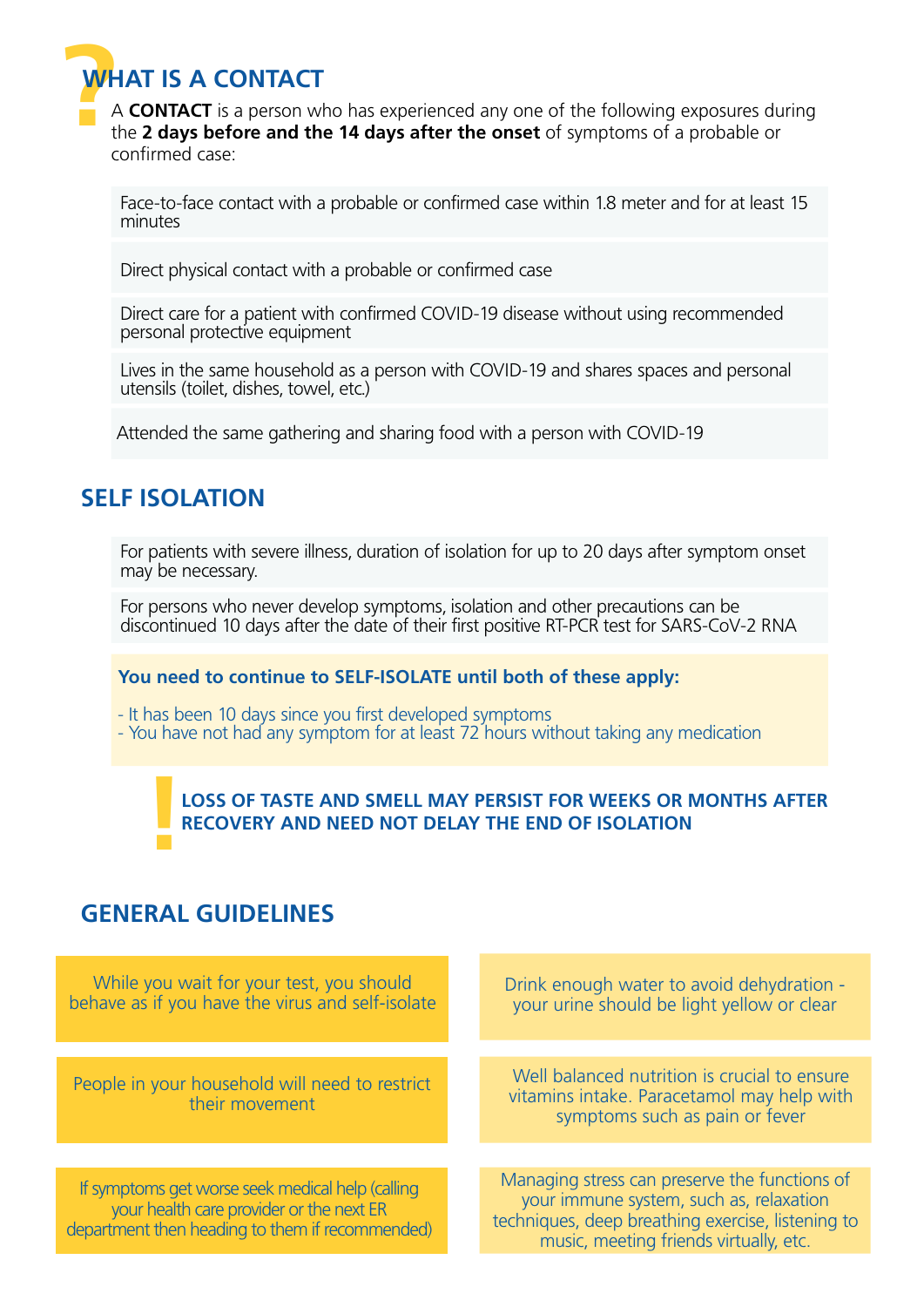## **COVID-19 SYMPTOMS INCLUDE**



# **GENERAL PREVENTIVE MEASURES**



Practice physical distancing (more than 1.5 m even within your household) **1.5M**



Wear face mask at all times (N95 face mask without filter is mandatory for all students during their clinical training)



Practice hand hygiene frequently (with water and soap for 40-60 sec, or with hand sanitizer containing 70% alcohol for at least 20 sec)



Preserve respiratory hygiene (sneezing in the elbow, cover mouth and nose with a tissue then throw it and clean hands)



Keep hands away of the face



Keep on cleaning surfaces using soap and water than sodium hypochlorite solution 0.5% (1 volume of chlorine 5% added to 9 volumes of water)